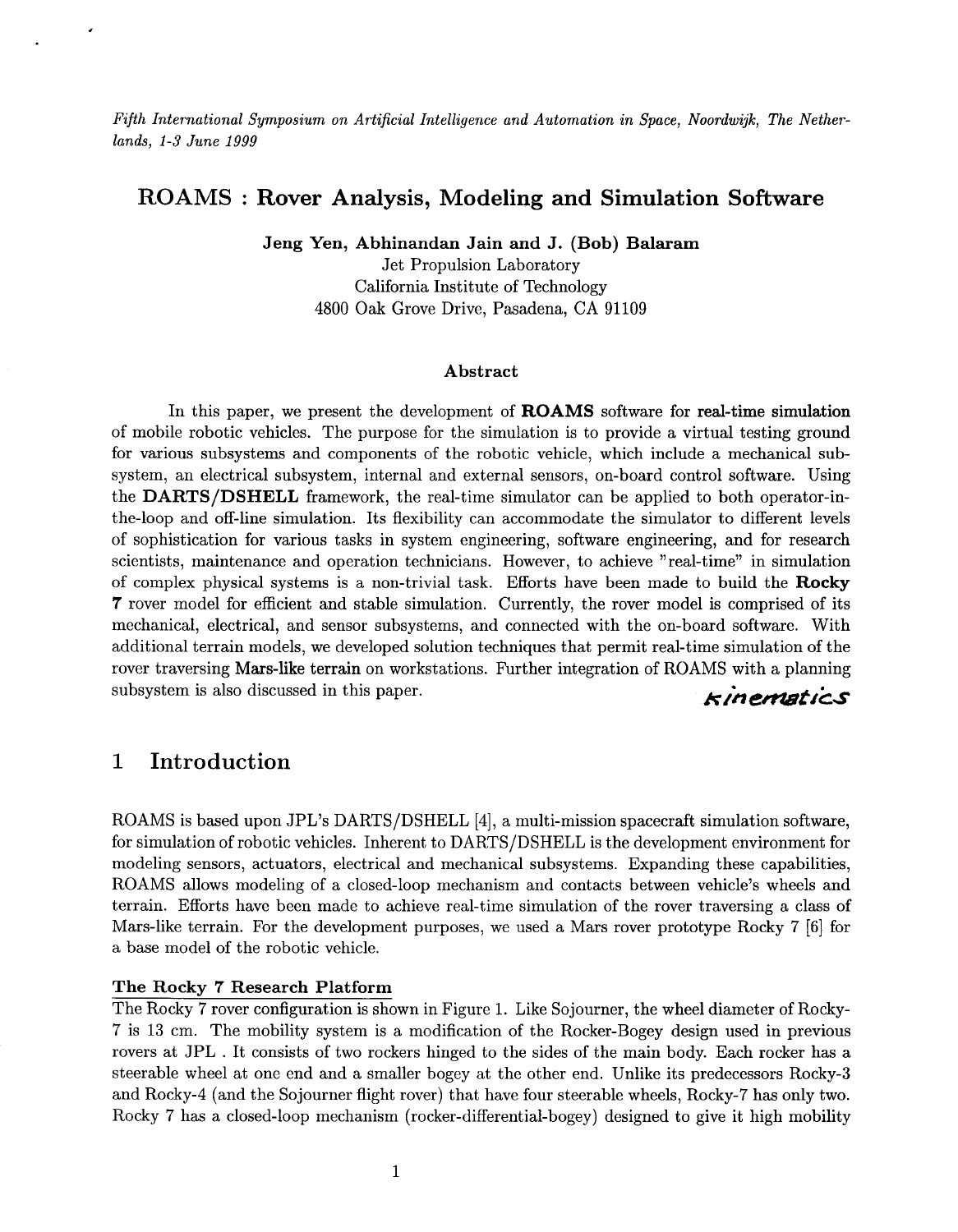in rough terrain. The kinematics constraints for the closed-loop mechanism are given by fixing the distance of the loci of clevis attachment points. Measuring the clevis length, and solving for the rocker angle, we obtained an explicit form of the equations. The kinematic model is presented in **2,** where the driving functions and internal constraints are described.



Figure 1: Rocky-7 Side View

## **Novel Solution Techniaue**

One of the essential component of the rover simulation is the terrain, where the wheels of rover determine its configuration. We developed a novel numerical solution in ROAMS to treat the inverse kinematics that arise from driving rovers on the Mars-like terrain. The inverse kinematics of the rover is posted as a constrained optimization, where the objective function is composed of the weighted norm of the path-follower and kinematic loop-closure equations, and the constraints are the contact equations of the rover's wheels and terrain.

Additional constraints are a result of contacts between the wheels and the terrain. Depending on the contact rule, e.g., non-penetrative or penetrative, and the terrain profile, e.g., smooth or non-smooth, the constraint equations can be problematic for a Mars-like environment. For instance, all six wheels may not be in contact with the ground at all times, because of physical limitations, such as joint stops on the rocker-differential-bogey mechanism. This problem is resolved by using a bound-constraint method, which fixes the joint angles at their limits. In particular, the active contact condition is maintained if the Newton iteration is smoothly convergent. If the Newton iteration diverged, we check the joint limits and estimate the condition number of the iteration matrix to decide (1) acceptance or rejection of the current solution, **(2)** a new set of active contact constraints. This approach is very effective for solving the inverse kinematics in the preliminary test examples.

The terrain is represented by a parametric surface, and the rock profile is hemispherical. For both the smooth, (e.g. its profile consisting of functions with continuous second order derivatives) and non-smooth terrain, the above numerical process is applied with some modifications. On a smooth terrain, the solution is carried out using a Newton-type method, which is globalized by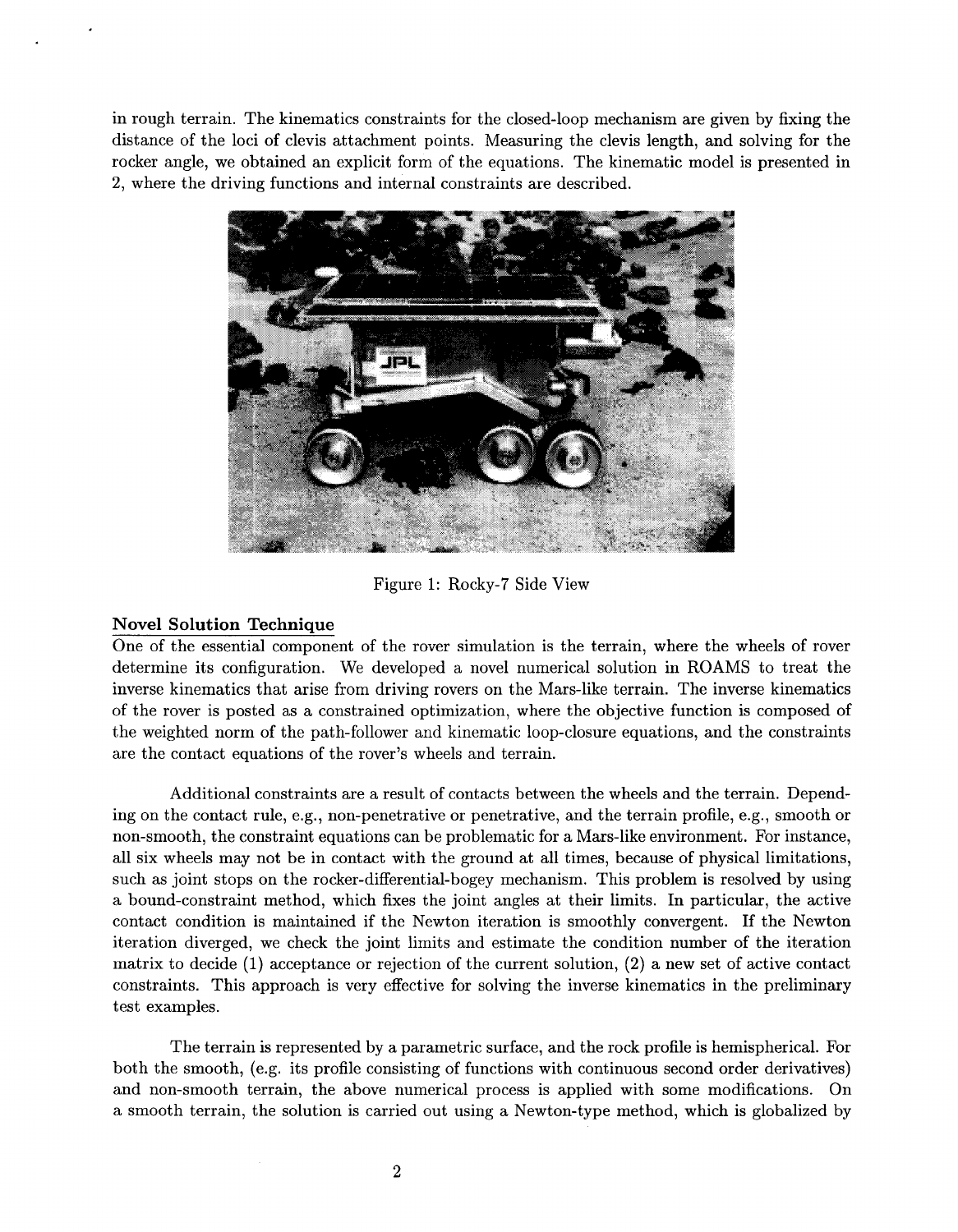applying the backtracking line search strategy. For non-smooth terrain, we apply an inexact Newton iteration with approximated iteration matrix and the same solution method as the smooth terrain. Using a decision-making process at the each iterative solution, the class of Newton-type methods can produce robust results for the seemingly ill-conditioned problem. The efficient solution yields a real-time application of rover simulation on a workstation computer platform. Detailed solution technique is contained in Section **3.** 

#### **Applications of ROAMS**

Building on this novel solution technique, we have applied rover simulator to testing the on-board software for Rocky 7. A navigation state machine was used driving Rocky 7 rover model against a terrain with randomly distributed rocks. Applying DARTS/DSHELL methodology, we implemented models for hardware devices, such as panoramic spectrometer, sun sensor, tilt sensor, obstacle detection camera, solar panel, battery, etc., producing feedback to the on-board subsystems. Based on the numerical solution of inverse kinematics, the hardware instrument models provide high-fidelity synthetic data to test the control and navigation code. This environment permits fast and better design, implementation, and test for the software development. Issues and solutions related to the integration of this real-time software in the testbed are discussed in Section 4.

In a recent project, ROAMS has also been integrated with a planning system for coordinating multiple rovers in performing complex tasks. Three rovers are managed by the planner for task modeling and refinement. The extension of ROAMS is to integrate the high-fidelity rover models with the Rocky 7 software and the planning system. For this purpose, we developed additional hardware models, including a collision avoidance model, a obstacle detection model, models in the power unit, and the capability of running multiple rovers in ROAMS. Owing to the stability and accuracy of the numerical solution, these device models can provide high quality sample data for the planning model. The integrated system exhibits great potentials for advanced applications in areas of design, engineering and planning of mobile robotic systems. The development of this module is presented in Section 4.

## **2 Rover Model Develpment**

## **Coordinate Frames and Variables**

Coordinate frames and variables are as defined in Figure **2.** The unconstrained rover's degreesof-freedom (dof's) are seen to be three translational, three rotational, three internal  $(\gamma_0, \gamma_1, \gamma_2)$ , two steering  $(\lambda_1, \lambda_2)$ , and six drive  $(\psi_1, \dots, \psi_6)$ . Contact interactions at each wheel constrain these dof's to result in the rover typically having two translational dof's (x,y) and one angular dof (heading) when in full contact with the ground.

Notice the closed kinematics chain consisting of the main differential, the spherical pinned joints on the near side of rover, the main rocker axis, the spherical pinned joints on the far side of the rover, and back to the differential. In order to derive the forward kinematics it is necessary to solve for the rocker axis angle in terms of the differential angle. An analytic solution is possible and is graphed in Figure **3,** where the nominal position of the rocker axis angle on each side of the rover is taken to be zero. Notice that at large angles for the differential, the solutions are no longer symmetric. However, for small differential angles a symmetric linear approximation is possible and used henceforth.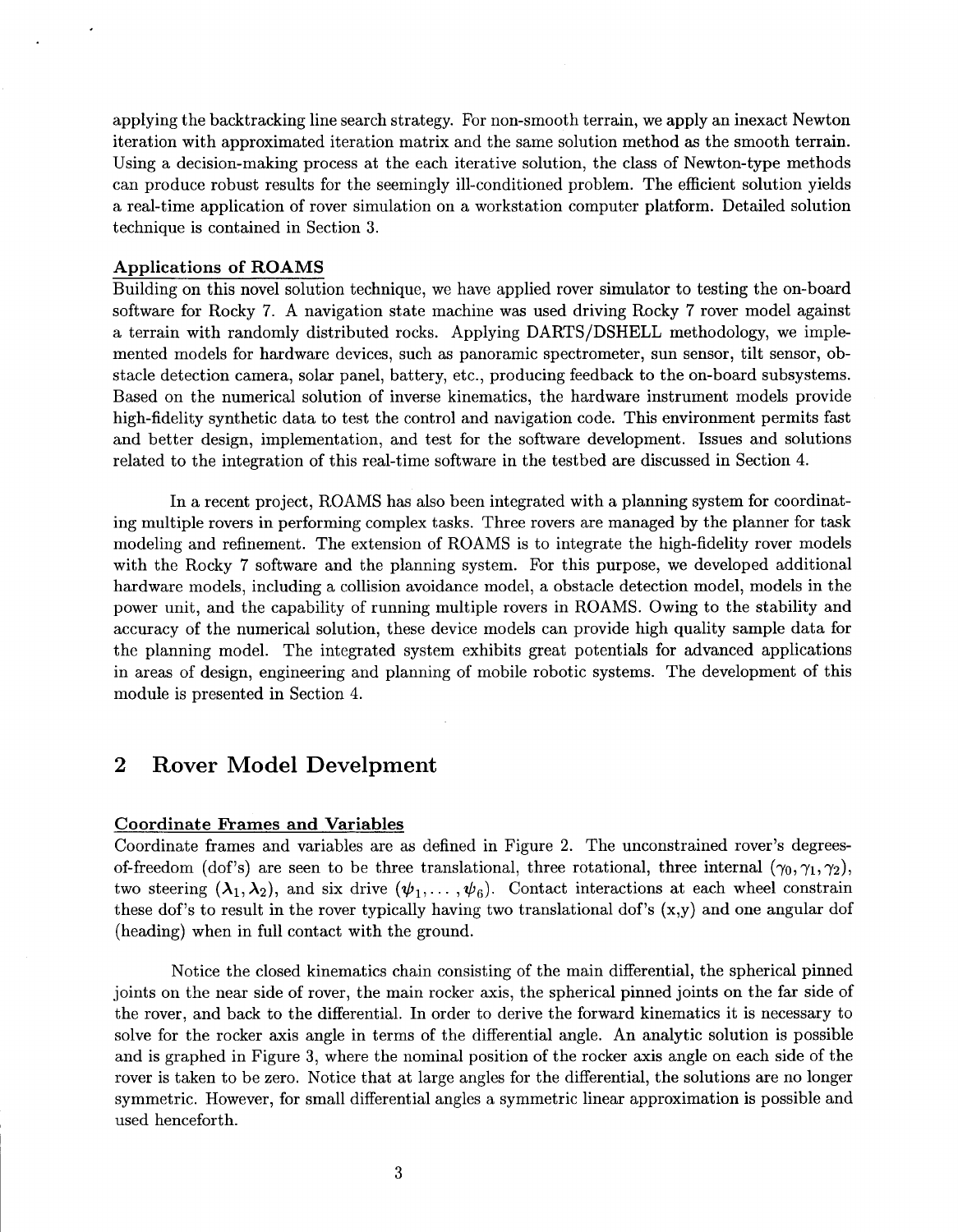

Figure **2:** Rocky-7 Kinematics

### **Sensors, Actuators, Power Units and Scientific Instruments**

On-board Rocky 7, sensors, actuators, cameras, and electrical subsystems are also modeled with the standard DSHELL library. The DSHELL models, navigation sensors, and custom electronics constitute a testbed for Rocky 7's system software.

The sun sensor, accelerometer, and wheel encoders are used to provide the internal odometery of the rover. The sun sensor and an obstacle detection CCD camera provide information for the autonomous path generation. The operator commands from the on-board software drive six wheel-motors and two steering motors. Extracting from the rover's position, ROAMS feeds back the odometer to its wheel encoders. By completing the loop of Rocky 7's autonomous path generation, ROAMS furnishes an effective testbed for the on-board navigation algorithm and software.

Rocky 7 has camera pairs with a 5 *cm* baseline at both ends of the vehicle, enabling bidirectional driving with obstacle avoidance. The camera model is implemented in ROAMS using a search of the synthetic rock field via bounding-box methods. Based on the height of the rocks in the approximated camera range, the signal of obstacle detection is sent to the rover navigation system. For multiple rovers, the obstacles include other rovers. When an obstacle is detected, the signal will trigger the vehicle navigator to generate an alternative path to the target location.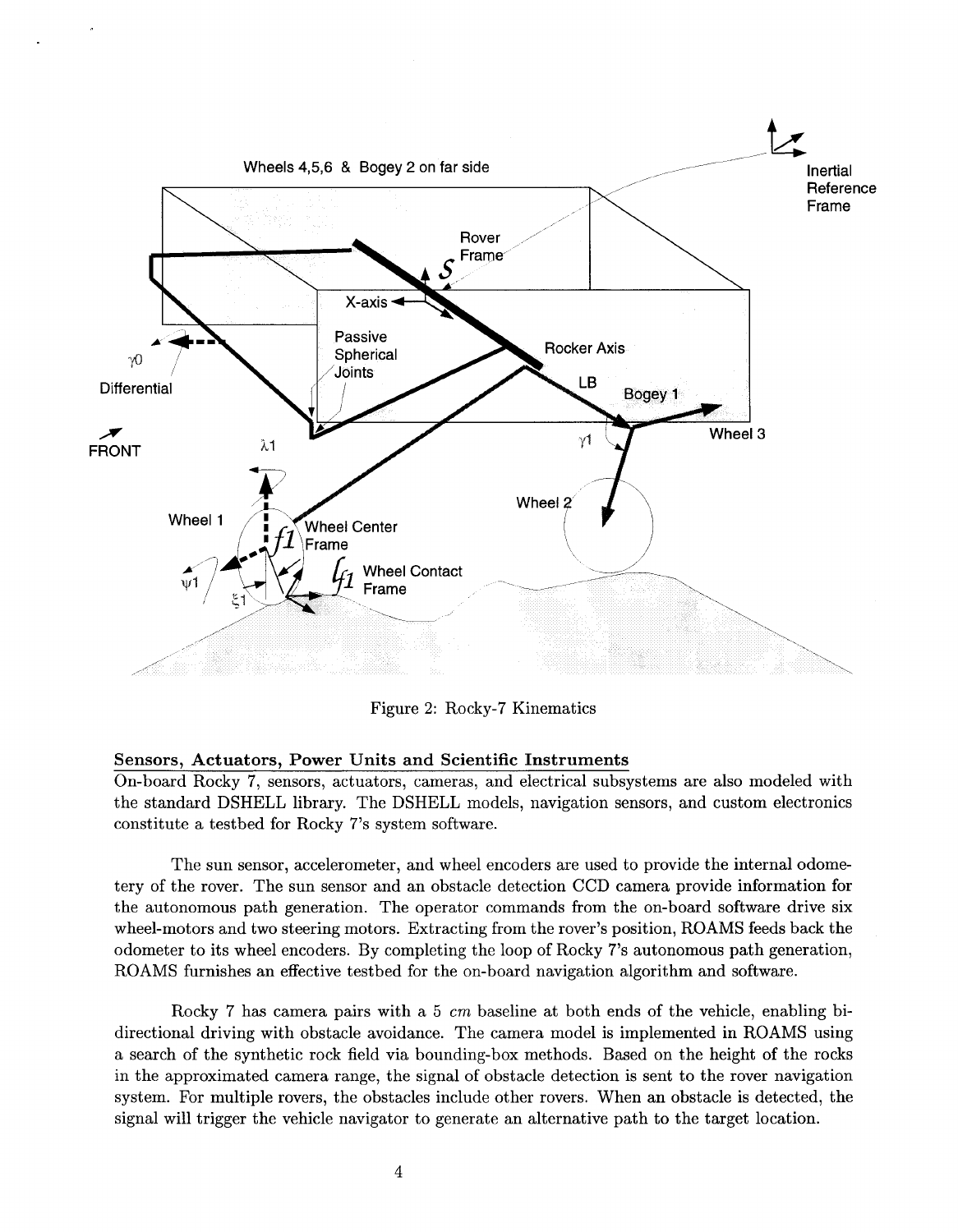

Figure **3:** Solution of Internal Closed Kinematic Chain

The power unit of the rover consists of a battery model, a power draining model, and a solar panel model. Using the nominal power usage of the motors, electrical subsystems, an estimated power level of the battery is obtained. The solar panel model computes, using the panel's attitude and the sun position, accurate readings of the solar power generation. These data can be applied for the planning system, such as ASPEN (Automated Scheduling and Planning Environment). For testing and development of virtual rovers with this AI planner, a panoramic spectrometer was also developed for evaluating a geological scenario. The spectral measurements are generated using the position of the instrument and a pre-defined rock and mineral spectral model. More detailed descriptions of this integrated architecture are contained in *[5].* 

#### **Synthetic Terrain and Rocks Models**

Two types of terrain, *smooth* and *piece-wise smooth,* are currently available in ROAMS. It is in the form of a parametric surface, where the elevation (z-coordinate) is a function of the *x-* and ycoordinates. On the terrain, arock field can be applied to make up a synthetic Martian environment. The rock profile is represented by a half-sphere

$$
z = \begin{cases} \sqrt{r - \sqrt{(x - x_c)^2 + (y - y_c)^2}}, & if \sqrt{(x - x_c)^2 + (y - y_c)^2} \le r \\ 0, & otherwise. \end{cases}
$$
(2.1)

where  $(x_c, y_c)$  is the center location, and r is the radius of the rock. When the contact location is within the rocks radius, equation (2.1) is the additional elevation of the wheel contact point. Note that the derivatives become increasingly degenerated as approaching to the rock's edge. Care must be taken when the wheel moving in and out the rock's circumference. This is dealt with a line-search strategy in the Newton iteration.

# **3 Computational Approach of Configuration Kinematics**

It is straightforward to formulate the inverse kinematics of the rover traversing a terrain in the optimization problem:

$$
\min_{q \in R^n} f(q) \tag{3.1a}
$$

$$
subject \tto \t g(q) \ge 0 \t g \in R^k \t\t(3.1b)
$$

where *f(q)* represents some *energy norm* of the kinematic constraints and driving functions, and *g(q)* consists of the joint limits and wheel-terrain contact equations. For example, in the case of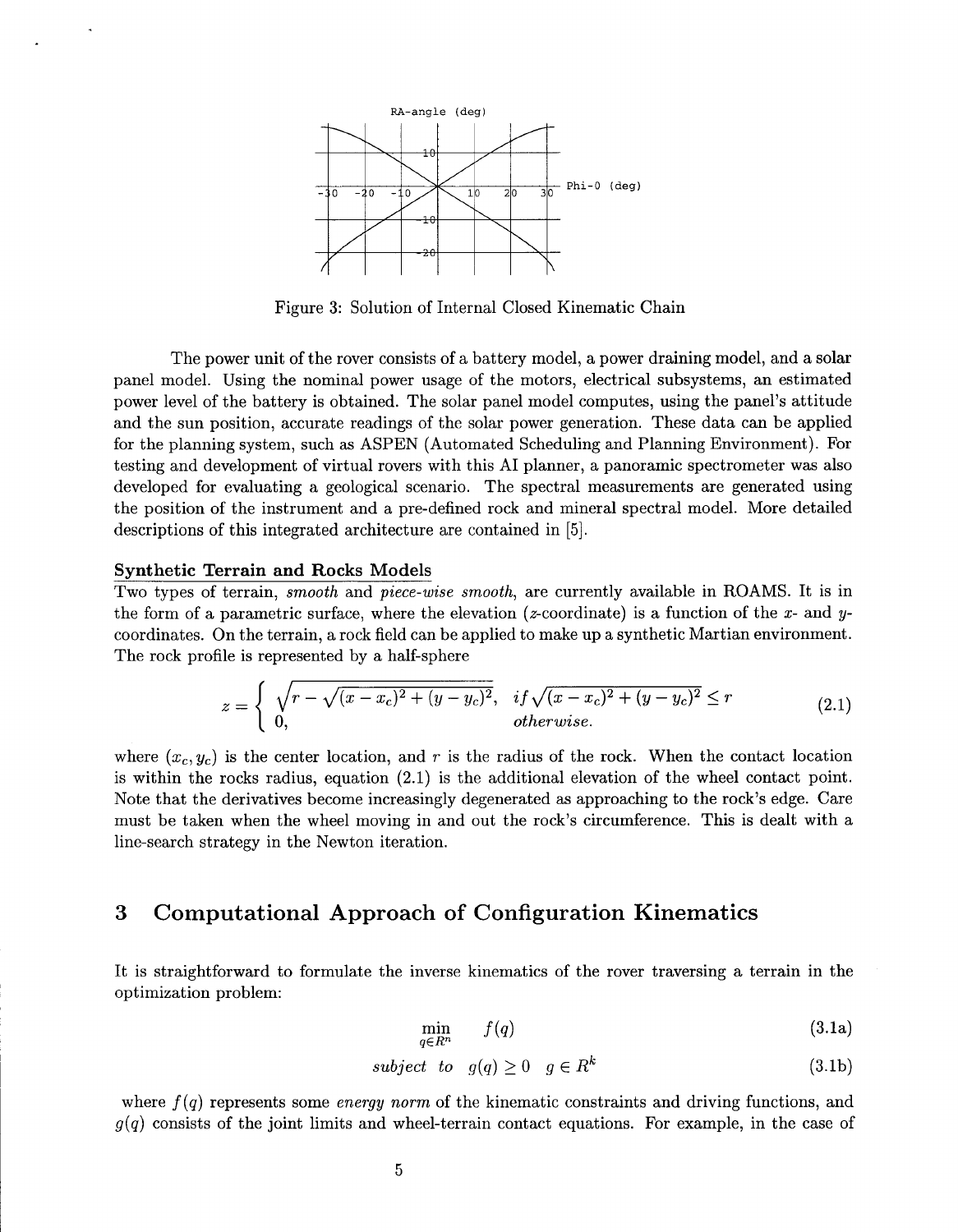path-following, the *energy norm* may be the weighted *L2* norm of the internal constraints and the path constraints, i.e., rover's body-coordinates  $(x, y)$  and heading angle  $\theta$  following the path. The constraints in equation (3.lb) are describing the distance function between terrain and the wheel and joint limits since we assume a non-penetrative contact of the wheel and the terrain.

## **Newton-Type Iterations**

It is well-known that nonlinearity of the constraints (3.lb) can considerably increase the difficulties in the solution of (3.1) *[7].* Furthermore, the objective of a real-time simulation requires an highly efficient solution. To achieve the required efficiency, we have applied the class of *first derivative methods* to (3.1), and solve the resultant nonlinear system via Newton-type methods. The gradient of (3.la) and the constraints of (3.lb) yield the system of nonlinear equations of the form

$$
F(q) = \left[ \begin{array}{c} \nabla f(q) \\ g(q) \end{array} \right] \tag{3.2}
$$

**P** 

where  $\nabla f$  is the gradient of  $f(q)$ , and the components of  $g(x)$  are of the form  $w_i g_i(q)$  for some  $i \in {1, 2, ..., k}$  and  $w_i \geq 0$ . The variables  $q \in R^n$  is made of the generalized coordinates of the rover model in the real-time computation engine DARTS [1]. In particular,  $F \in \mathbb{R}^m$  consists of the drivers, the internal constraints, and the contact equations. Based on the contact condition, e.g., non-penetrative or penetrative, and the terrain profile (smooth or non-smooth),  $q(x)$  is to ensure that the rover is *always* in contact with the terrain. For each wheel, the contact is occurred with a positive *weight factor*  $w_i$ . During the iteration,  $w_i$  may be dropped to between 0 and 1, if a global search indicated the wheel may not in contact with the terrain. Another feature is the limitation of joints. This is implemented using the solution of a sub-problem, where the search direction of the corresponding joint variables (that reach the bound) is zero. These modifications furnish an effective numerical solution of (3.2) for the rover inverse kinematics, and permit the applications of real-time rover simulation.

#### **Properties of Linear Search Algorithm**

For a robust Newton convergence, we implemented a step selection strategy using backtracking, see [3], pp. 120-126. This algorithm ties a Newton step at the each iteration. For a smooth nonlinear system (3.2), the sequence of solution generated by the iteration will converge very fast, i.e., quadratically or superlinerly, to a local minimizer of equation (3.1). For the rover inverse kinematics, the application of backtracking line-search algorithm is particularly effective. As explained, the nonlinear system (3.2) is of a specific structure such that the nonlinear contact equations are loosely coupled with the mostly linear driving functions. This yields that the step selection should mimic the search of a contact point between the wheel and terrain. Thus, we enhanced the step selection using physical dimension of the wheels and metrics of the terrain. The resulting solution is so efficient that permits real-time rover simulation on a Sun Sparc 10 workstation.

Another feature associated with the step selection is the scaling of the search direction. With time, the Newton direction may become irregular when rover steps through a non-smooth region. For instance, at the edge of a rock on a flat terrain, or at the boundary of a piece-wise smooth patch, the Jacobian of equation (3.2) may become near ill-conditioned. The resultant search direction will therefore be irregular (often contains very large components). By scaling this vector into a reasonable size, the iterative solution may skip the local irregularity. In the preliminary test, it often reaches a near by solution that is good enough for the application.

## **Handling Terrain and Rocks**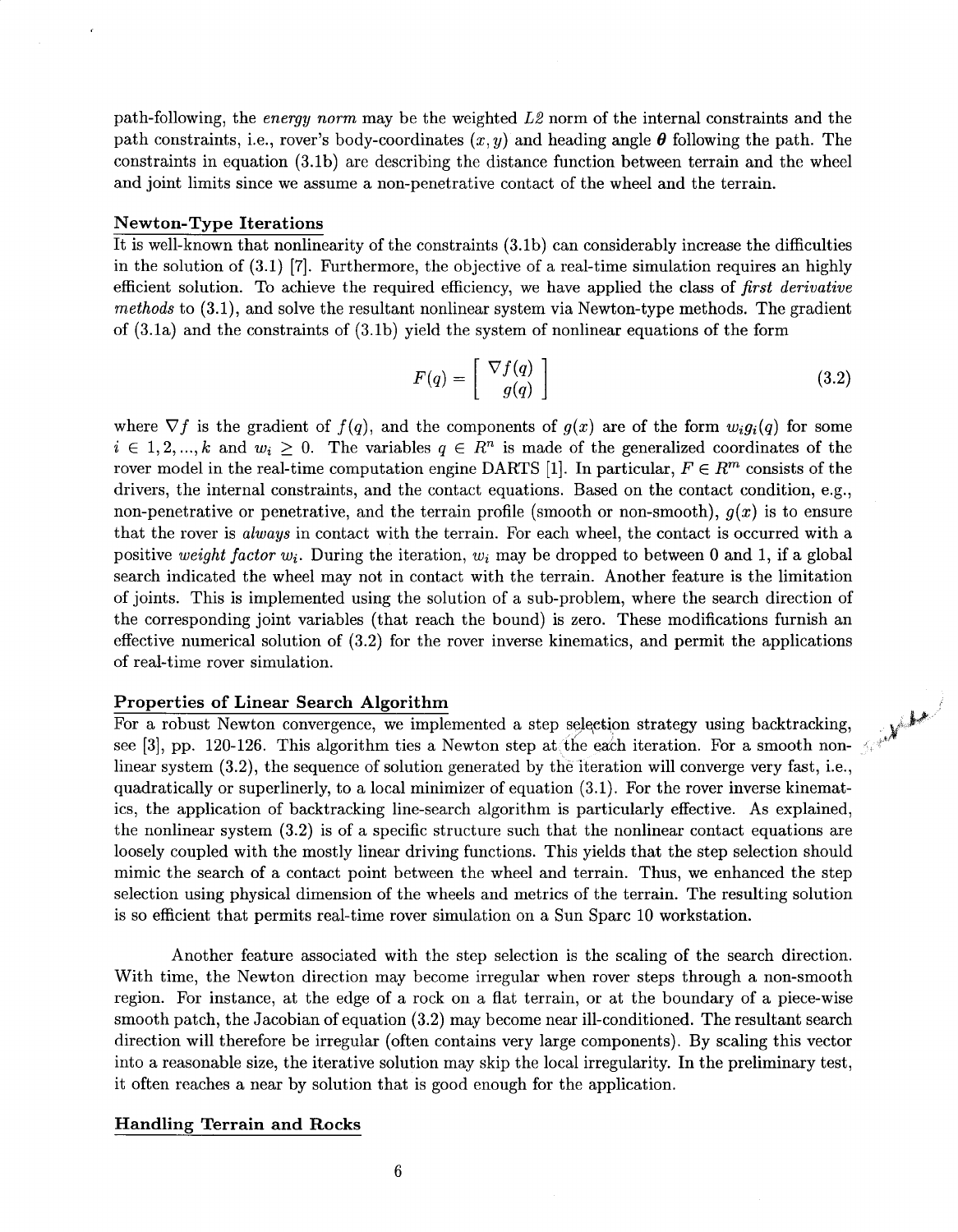The terrain profile is a *parametric surface.* Each point on the terrain can be written as its Cartesian coordinate  $[x, y, z(x, y)]^T$ . On the *i*th road wheel, the *contact conditions* may yield

$$
g_i^c = (x_w - x_c)^2 + (y_w - y_c)^2 + (z_w - z_c)^2
$$
 (3.3a)

$$
g_i^n = \tilde{t}_w t_c = t_w \times t_c \tag{3.3b}
$$

where  $[x_w, y_w, z_w]^T$  is the position on the wheel and the contact position on the terrain is  $[x_c, y_c, z_c]^T$ , and  $t<sub>w</sub>$ ,  $t<sub>c</sub>$  are tangent vectors of the wheel and the terrain at the contact position, respectively. Equation (3.3a) is the contact condition, while equation (3.3b) is the *non-penetrative* condition that constrain two tangent planes at the contact points to be co-linear. For Mars-like terrain, equation (3.3b) is often eliminated because of non-smoothness in the terrain and rock field.

Equation (3.3a) is in fact an *inequality* because some wheel(s) may not be in contact with the terrain. Moreover, on a rough terrain, multiple contacts may occur that yields additional difficulties. These and related computational problems are dealt with using a nominal contact point and a modified line-search mentioned in the above. Choosing the contact point on the wheel to be  $x_w = x_c$  and  $y_w = y_c$ , we simplified (3.3a) to the form:

$$
z_c - z(x_w, y_w) - r_W = 0
$$
\n(3.4)

where  $z(x_w, y_w)$  is the elevation of the contact location on the terrain, and  $r_w$  is the wheel radius. Using equation (3.4) for the contacts, the modified Newton iteration exhibited an enhanced convergence. For non-smooth terrain, we are developing an alternative search method to treat equation (3.4). Nevertheless, when applied to the implemented solution to piece-wise smooth terrain or flat terrain with additional rock field, we have efficiently obtained solutions.

As noted before, equation **(2.1)** induces a singularity to the Jacobian of (3.4 when the contact location is at its circumference. To treat this problem, we apply a regularization of the derivatives of equation **(2.1)**  fore, equation (2.1) induces a singularity to the Jacob<br> *dx* its circumference. To treat this problem, we apply a<br>
on (2.1)<br>  $\frac{dz}{dx} = \begin{cases} -\frac{(x-x_c)}{\varrho} & if \sqrt{(x-x_c)^2 + (y-y_c)^2} \le r - \epsilon \\ -\frac{(x-x_c)}{\varrho} & otherwise. \end{cases}$ 

$$
\frac{dz}{dx} = \begin{cases}\n-\frac{(x-x_c)}{\varrho} & if \sqrt{(x-x_c)^2 + (y-y_c)^2} \le r - \epsilon \\
-\frac{(x-x_c)}{r\epsilon}, & otherwise.\n\end{cases}
$$
\n(3.5a)

$$
\frac{dx}{dy} = \begin{cases}\n-\frac{(x-x_c)}{r\epsilon}, & otherwise. \\
\frac{dz}{dy} = \begin{cases}\n-\frac{(y-y_c)}{\epsilon}, & if \sqrt{(x-x_c)^2 + (y-y_c)^2} \le r - \epsilon \\
-\frac{(y-y_c)}{r\epsilon}, & otherwise.\n\end{cases}
$$
\n(3.5b)

where  $\rho = \sqrt{(x - x_c)^2 + (y - y_c)^2} \sqrt{r - \sqrt{(x - x_c)^2 + (y - y_c)^2}}$  and  $\epsilon$  is small.

# **4 Applications of ROAMS**

## **Testing Tool for Rocky 7 On-board Software**

One direct application is to use ROAMS for testing the Rocky 7 on-board software. For development purposes, the system software is ported from a real-time operating system to the Unix platform. The system clock is set to use the standard Unix system time, permitting the (simulated) sensor feedback being synchronous.

Upon the rover received command to move to a desired location, the navigation algorithm generates a sequence of *way-points,* turns the rover toward the goal, and executes obstacle avoidance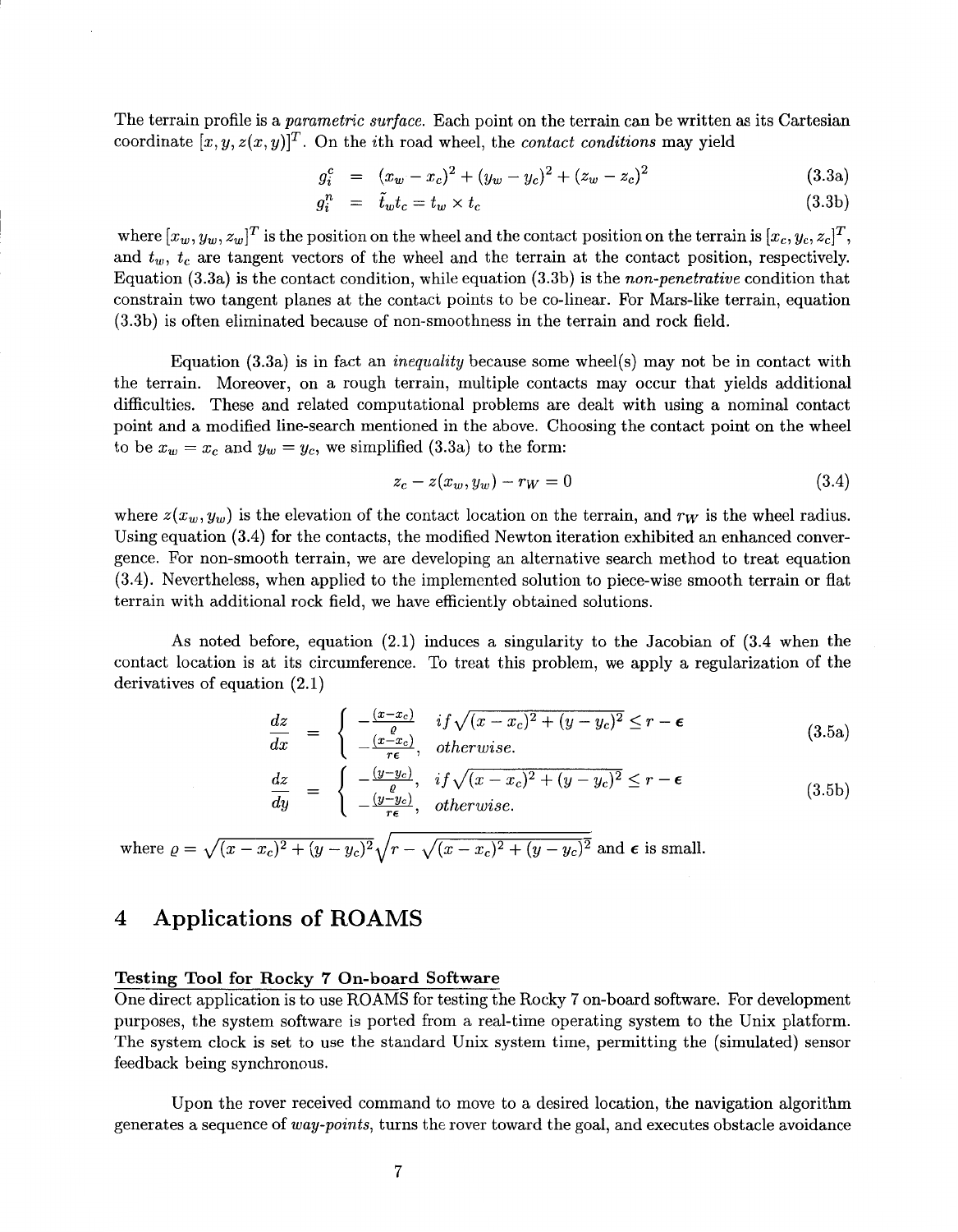activities. Connected to ROAMS, the navigation state machine is tested against the synthetic terrain made of a flat base and the Viking Lander 1 rock field. The navigator of Rocky 7 produces the commands for its four wheel-motors, moving toward the next way-point [ll]. ROAMS applies the commands to approximate the next position of the rover, then solves the inverse kinematics for the configuration of the rover. Using the position and attitude, the sensor outputs are obtained and sent back to the rover software system. A simple diagram illustrates the configuration of the testbed in Figure 4. The testbed results have given qualitative measurements to the robustness of the state machines by the software system.



Figure 4: Rocky 7 Testbed Data Flow

### **Virtual Environment for Cooperative Rovers**

ROAMS is also used for an integrated architecture being developed at the **NASA** Jet Propulsion Laboratory for utilizing multiple cooperating rovers. It provides a virtual testing ground for planning and coordinating multiple rovers in performing complex task for planetary surface exploration. For the multiple rover architecture, we extended the single rover simulation to support several rovers, and developed additional hardware models, which approximate the resources of each rover. In the current application of cooperating rovers, we evaluated the architecture using a model of terrain and a set of science goals over that model. Correspondingly, panoramic spectrometer model was developed to produce spectral measurements. Utilizing the development of Rocky 7 testbed, we constructed additional output data to the planning and scheduling system. As shown in Figure *5,* the rover model contains the power unit, including a solar panel, a battery, and a power draining model. The solar panel model generates a voltage computed by the relative angle between sun position and the panel's surface. Power draining is based on the nominal power usage of electrical components. These and the battery model can give a high-fidelity prediction of the power level, allowing robust planning activities. It is shown through the development of this integrated architecture that ROAMS is a flexible and effective tool for modeling and testing of robotic vehicles.

# **Acknowledgments**

The research described in this paper was performed at the Jet Propulsion Laboratory, California Institute of Technology, under contract with the National Aeronautics and Space Administration.